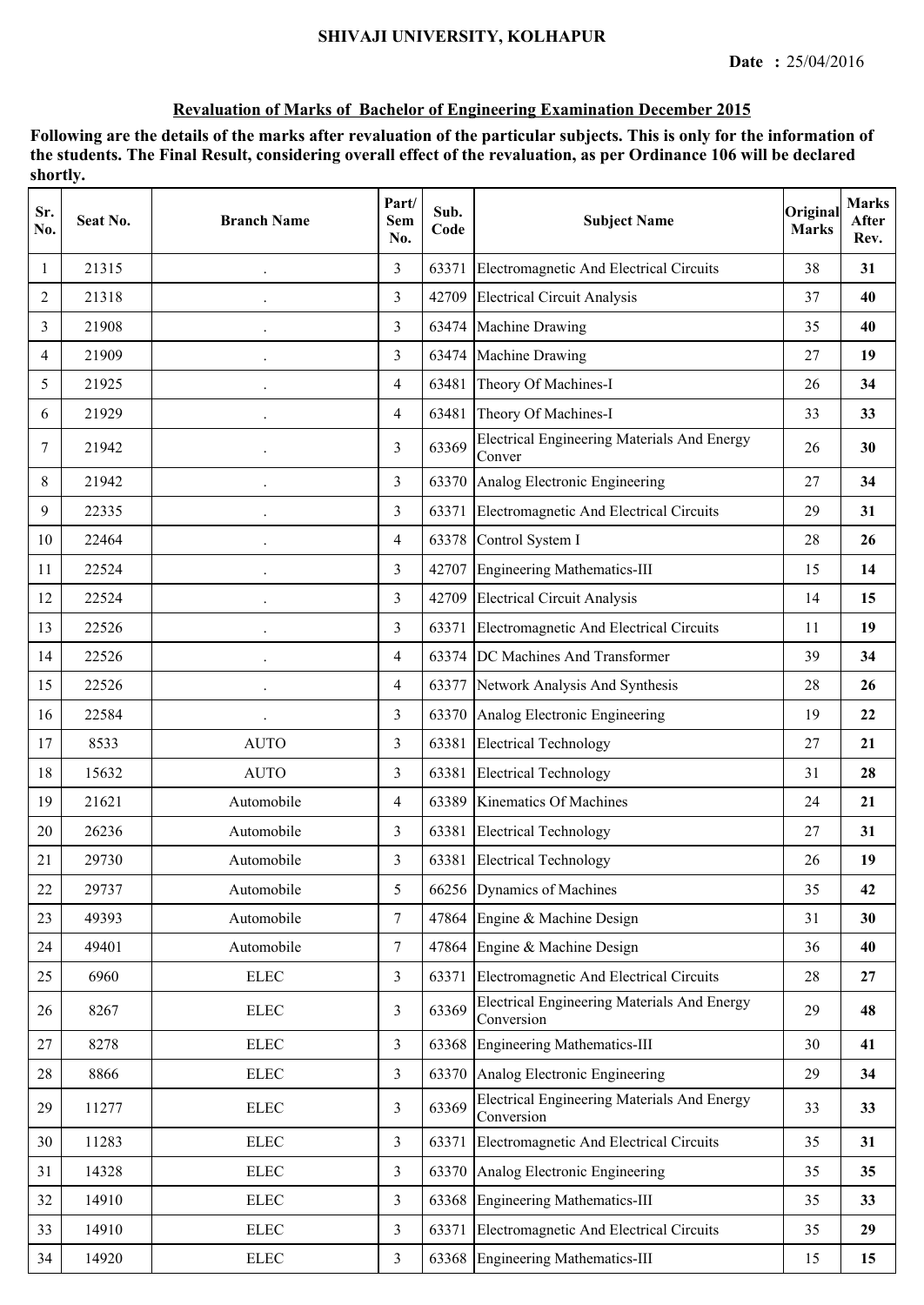| Sr.<br>No. | Seat No. | <b>Branch Name</b> | Part/<br><b>Sem</b><br>No. | Sub.<br>Code | <b>Subject Name</b>                                              | Original<br><b>Marks</b> | <b>Marks</b><br>After<br>Rev. |
|------------|----------|--------------------|----------------------------|--------------|------------------------------------------------------------------|--------------------------|-------------------------------|
| 35         | 14920    | <b>ELEC</b>        | 3                          |              | 63370 Analog Electronic Engineering                              | 24                       | 29                            |
| 36         | 14922    | <b>ELEC</b>        | $\overline{3}$             |              | 63370 Analog Electronic Engineering                              | 31                       | 27                            |
| 37         | 15488    | <b>ELEC</b>        | 3                          | 63371        | Electromagnetic And Electrical Circuits                          | 26                       | 24                            |
| 38         | 15494    | <b>ELEC</b>        | 3                          |              | 63370 Analog Electronic Engineering                              | 34                       | 34                            |
| 39         | 15498    | <b>ELEC</b>        | 3                          | 63369        | <b>Electrical Engineering Materials And Energy</b><br>Conversion | 31                       | 32                            |
| 40         | 15505    | <b>ELEC</b>        | 3                          | 63368        | Engineering Mathematics-III                                      | 34                       | 40                            |
| 41         | 15527    | <b>ELEC</b>        | 3                          | 63368        | Engineering Mathematics-III                                      | 28                       | 33                            |
| 42         | 15531    | <b>ELEC</b>        | 3                          |              | 63368 Engineering Mathematics-III                                | $\mathbf{0}$             | 1                             |
| 43         | 15919    | <b>ELEC</b>        | 3                          |              | 63370 Analog Electronic Engineering                              | 22                       | 25                            |
| 44         | 16719    | <b>ELEC</b>        | 3                          |              | 63370 Analog Electronic Engineering                              | 29                       | 38                            |
| 45         | 16719    | <b>ELEC</b>        | 3                          | 63371        | Electromagnetic And Electrical Circuits                          | 28                       | 35                            |
| 46         | 16732    | <b>ELEC</b>        | 3                          |              | 63370 Analog Electronic Engineering                              | 26                       | 27                            |
| 47         | 16992    | <b>ELEC</b>        | $\overline{3}$             |              | 63368 Engineering Mathematics-III                                | 36                       | 46                            |
| 48         | 17014    | <b>ELEC</b>        | 3                          | 63371        | Electromagnetic And Electrical Circuits                          | 29                       | 47                            |
| 49         | 17031    | <b>ELEC</b>        | 3                          | 63371        | Electromagnetic And Electrical Circuits                          | 29                       | 34                            |
| 50         | 17719    | <b>ELEC</b>        | 3                          | 63369        | <b>Electrical Engineering Materials And Energy</b><br>Conversion | 38                       | 40                            |
| 51         | 17913    | <b>ELEC</b>        | 3                          | 63369        | <b>Electrical Engineering Materials And Energy</b><br>Conversion | 33                       | 35                            |
| 52         | 18185    | <b>ELEC</b>        | 3                          | 63371        | Electromagnetic And Electrical Circuits                          | 37                       | 33                            |
| 53         | 18190    | <b>ELEC</b>        | 3                          | 63369        | <b>Electrical Engineering Materials And Energy</b><br>Conversion | 30                       | 45                            |
| 54         | 18195    | <b>ELEC</b>        | 3                          | 63371        | <b>Electromagnetic And Electrical Circuits</b>                   | 27                       | 19                            |
| 55         | 18382    | <b>ELEC</b>        | 3                          |              | 63368 Engineering Mathematics-III                                | 37                       | 37                            |
| 56         | 18382    | <b>ELEC</b>        | 3                          | 63371        | Electromagnetic And Electrical Circuits                          | 19                       | 25                            |
| 57         | 18396    | <b>ELEC</b>        | 3                          | 63369        | <b>Electrical Engineering Materials And Energy</b><br>Conversion | 36                       | 38                            |
| 58         | 18398    | <b>ELEC</b>        | $\overline{3}$             | 63371        | Electromagnetic And Electrical Circuits                          | 36                       | 38                            |
| 59         | 22460    | Electrical         | 5                          |              | 66250 Digital Electronics and Microcontroller                    | 33                       | 32                            |
| 60         | 23585    | Electrical         | $\overline{4}$             | 63377        | Network Analysis And Synthesis                                   | 28                       | 40                            |
| 61         | 23597    | Electrical         | $\overline{3}$             |              | 63368 Engineering Mathematics-III                                | 26                       | 40                            |
| 62         | 23626    | Electrical         | 5                          | 66250        | Digital Electronics and Microcontroller                          | 28                       | 29                            |
| 63         | 23626    | Electrical         | 5                          | 66253        | Control System II                                                | 35                       | 34                            |
| 64         | 24388    | Electrical         | $\overline{3}$             | 63371        | Electromagnetic And Electrical Circuits                          | 16                       | 21                            |
| 65         | 24825    | Electrical         | $\overline{4}$             |              | 63376 Power Systems I                                            | 34                       | 45                            |
| 66         | 24826    | Electrical         | $\overline{3}$             | 63371        | Electromagnetic And Electrical Circuits                          | 33                       | 37                            |
| 67         | 24841    | Electrical         | 4                          |              | 63377 Network Analysis And Synthesis                             | 24                       | 30                            |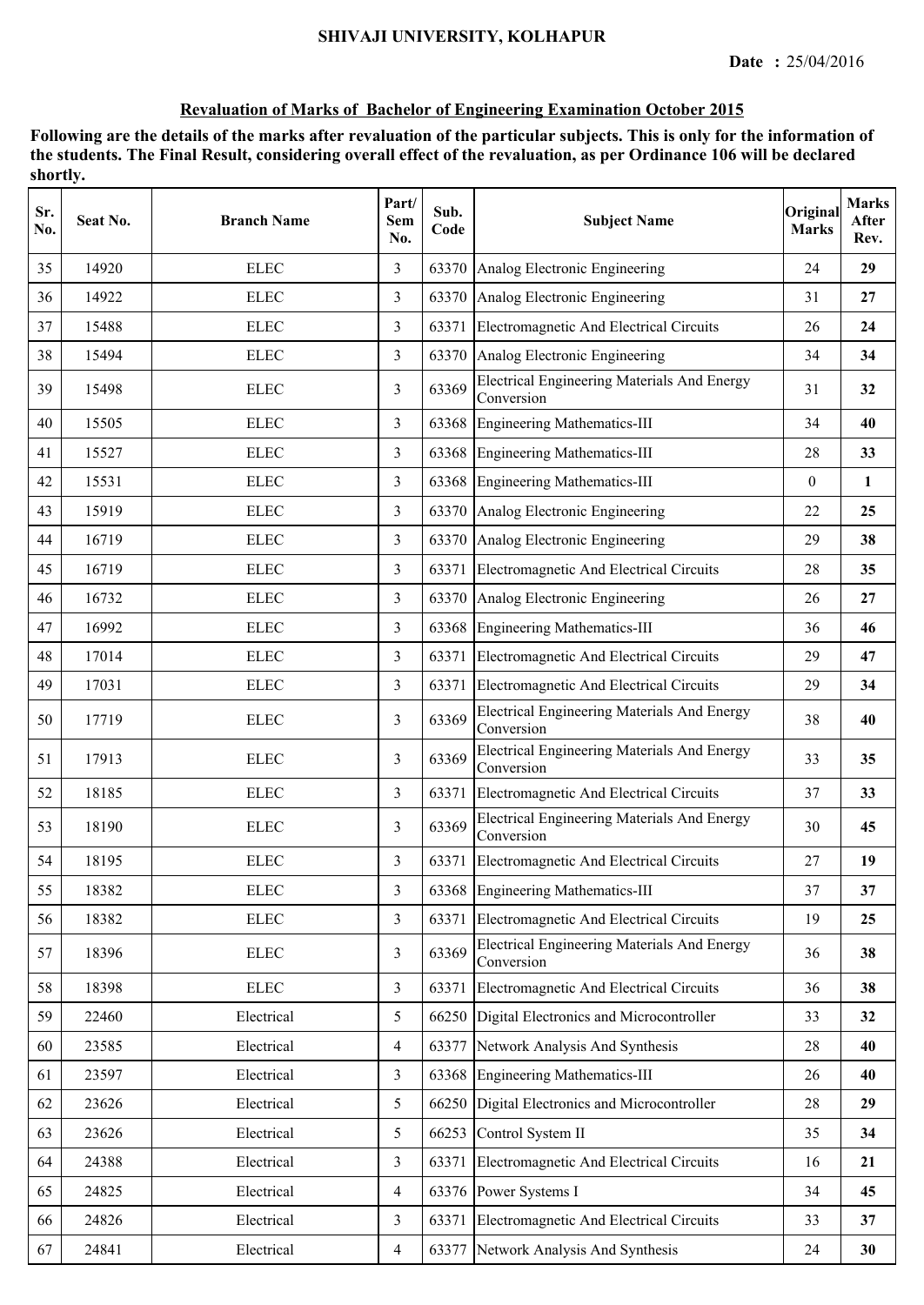| Sr.<br>No. | Seat No. | <b>Branch Name</b> | Part/<br>Sem<br>No. | Sub.<br>Code | <b>Subject Name</b>                           | Original<br><b>Marks</b> | <b>Marks</b><br>After<br>Rev. |
|------------|----------|--------------------|---------------------|--------------|-----------------------------------------------|--------------------------|-------------------------------|
| 68         | 25059    | Electrical         | 3                   | 63371        | Electromagnetic And Electrical Circuits       | 19                       | 22                            |
| 69         | 25059    | Electrical         | 4                   | 63377        | Network Analysis And Synthesis                | 22                       | 19                            |
| 70         | 25827    | Electrical         | $\overline{3}$      | 63371        | Electromagnetic And Electrical Circuits       | 25                       | 26                            |
| 71         | 26059    | Electrical         | 4                   | 63378        | Control System I                              | 29                       | 41                            |
| 72         | 26210    | Electrical         | $\overline{4}$      |              | 63376 Power Systems I                         | 38                       | 49                            |
| 73         | 26227    | Electrical         | 4                   | 63377        | Network Analysis And Synthesis                | 30                       | 20                            |
| 74         | 26230    | Electrical         | 4                   |              | 63378 Control System I                        | 29                       | 29                            |
| 75         | 26234    | Electrical         | 3                   | 63368        | Engineering Mathematics-III                   | 29                       | 36                            |
| 76         | 26461    | Electrical         | $\overline{3}$      | 63371        | Electromagnetic And Electrical Circuits       | 34                       | 40                            |
| 77         | 28742    | Electrical         | $\overline{3}$      | 63368        | Engineering Mathematics-III                   | 4                        | 14                            |
| 78         | 28751    | Electrical         | 5                   |              | 66250 Digital Electronics and Microcontroller | 24                       | 24                            |
| 79         | 28751    | Electrical         | 5                   | 66253        | Control System II                             | 36                       | 27                            |
| 80         | 28757    | Electrical         | 3                   |              | 63368 Engineering Mathematics-III             | 19                       | 28                            |
| 81         | 28757    | Electrical         | 5                   | 66253        | Control System II                             | 35                       | 27                            |
| 82         | 28770    | Electrical         | 6                   |              | 45585 Power Electronics                       | 36                       | 35                            |
| 83         | 28772    | Electrical         | 3                   |              | 42709 Electrical Circuit Analysis             | 28                       | 16                            |
| 84         | 28772    | Electrical         | 5                   | 45579        | Feedback Control Systems                      | 35                       | 33                            |
| 85         | 28772    | Electrical         | 6                   | 45584        | Control Systems Design                        | 31                       | 26                            |
| 86         | 28772    | Electrical         | 6                   | 45585        | Power Electronics                             | 35                       | 26                            |
| 87         | 29680    | Electrical         | 5                   |              | 66251 AC Machines                             | 66                       | 62                            |
| 88         | 29686    | Electrical         | $\overline{4}$      |              | 63377 Network Analysis And Synthesis          | 26                       | 30                            |
| 89         | 29688    | Electrical         | 4                   |              | 63374 DC Machines And Transformer             | 33                       | 40                            |
| 90         | 29927    | Electrical         | $\overline{3}$      | 63371        | Electromagnetic And Electrical Circuits       | 22                       | 15                            |
| 91         | 29927    | Electrical         | 5                   |              | 66250 Digital Electronics and Microcontroller | 21                       | 24                            |
| 92         | 29927    | Electrical         | 5                   | 66251        | <b>AC</b> Machines                            | 23                       | 40                            |
| 93         | 29932    | Electrical         | 5                   | 66252        | Power Systems II                              | 28                       | 35                            |
| 94         | 29936    | Electrical         | 4                   | 63377        | Network Analysis And Synthesis                | 19                       | 22                            |
| 95         | 29936    | Electrical         | 5                   |              | 66250 Digital Electronics and Microcontroller | 26                       | 22                            |
| 96         | 29936    | Electrical         | 5                   | 66252        | Power Systems II                              | 24                       | 30                            |
| 97         | 29942    | Electrical         | 5                   | 66252        | Power Systems II                              | 37                       | 40                            |
| 98         | 29946    | Electrical         | 5                   | 66252        | Power Systems II                              | 36                       | 29                            |
| 99         | 29946    | Electrical         | 5                   | 66253        | Control System II                             | 22                       | 29                            |
| 100        | 30505    | Electrical         | 5                   | 66253        | Control System II                             | 29                       | 32                            |
| 101        | 30509    | Electrical         | 5                   | 66253        | Control System II                             | 29                       | 30                            |
| 102        | 30509    | Electrical         | 5                   |              | 66254 Signals and Systems                     | 38                       | 42                            |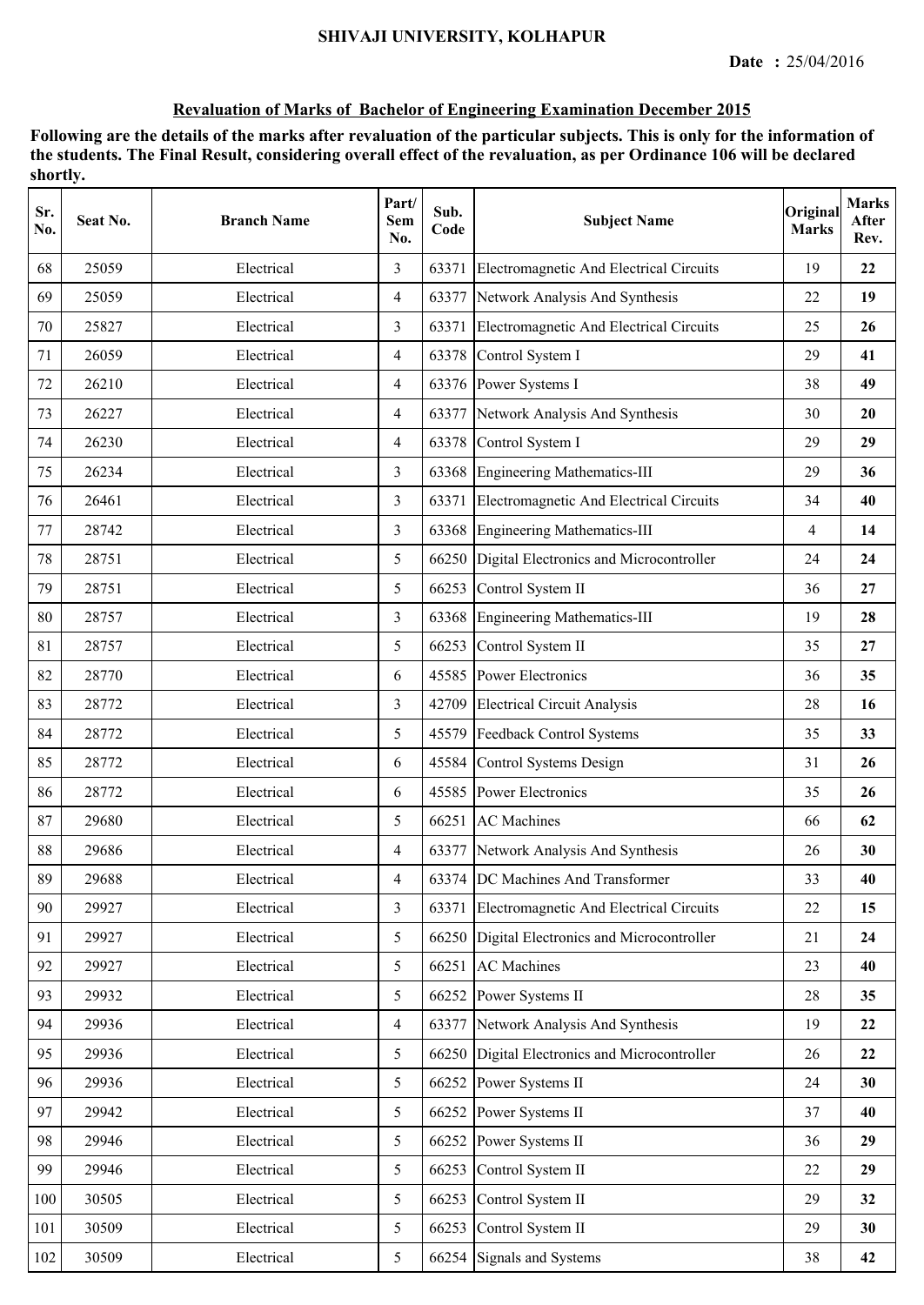| Sr.<br>No. | Seat No. | <b>Branch Name</b> | Part/<br>Sem<br>No. | Sub.<br>Code | <b>Subject Name</b>                           | Original<br><b>Marks</b> | <b>Marks</b><br>After<br>Rev. |
|------------|----------|--------------------|---------------------|--------------|-----------------------------------------------|--------------------------|-------------------------------|
| 103        | 30706    | Electrical         | 4                   | 63377        | Network Analysis And Synthesis                | 32                       | 42                            |
| 104        | 30706    | Electrical         | 4                   | 63378        | Control System I                              | 23                       | 32                            |
| 105        | 30706    | Electrical         | 5                   |              | 66254 Signals and Systems                     | 32                       | 45                            |
| 106        | 30709    | Electrical         | 5                   |              | 66252 Power Systems II                        | 25                       | 32                            |
| 107        | 30888    | Electrical         | 5                   |              | 66252 Power Systems II                        | 38                       | 31                            |
| 108        | 30899    | Electrical         | 3                   |              | 63368 Engineering Mathematics-III             | 22                       | 27                            |
| 109        | 30899    | Electrical         | 5                   | 66252        | Power Systems II                              | 19                       | 25                            |
| 110        | 30899    | Electrical         | 5                   |              | 66254 Signals and Systems                     | 35                       | 42                            |
| 111        | 30906    | Electrical         | 3                   | 63368        | Engineering Mathematics-III                   | 16                       | 20                            |
| 112        | 31331    | Electrical         | 3                   | 63368        | Engineering Mathematics-III                   | 27                       | 29                            |
| 113        | 31331    | Electrical         | 5                   |              | 66250 Digital Electronics and Microcontroller | 32                       | 33                            |
| 114        | 31331    | Electrical         | 5                   | 66253        | Control System II                             | 28                       | 22                            |
| 115        | 31982    | Electrical         | $\overline{4}$      | 63378        | Control System I                              | 26                       | 27                            |
| 116        | 31993    | Electrical         | 5                   |              | 66250 Digital Electronics and Microcontroller | 28                       | 33                            |
| 117        | 31997    | Electrical         | $\overline{3}$      | 63368        | Engineering Mathematics-III                   | 28                       | 33                            |
| 118        | 32031    | Electrical         | 5                   | 66251        | <b>AC</b> Machines                            | 39                       | 44                            |
| 119        | 32033    | Electrical         | 3                   | 63368        | Engineering Mathematics-III                   | 20                       | 18                            |
| 120        | 32033    | Electrical         | 5                   | 66250        | Digital Electronics and Microcontroller       | 29                       | 32                            |
| 121        | 32033    | Electrical         | 5                   | 66252        | Power Systems II                              | 31                       | 35                            |
| 122        | 32207    | Electrical         | 5                   |              | 66254 Signals and Systems                     | 29                       | 38                            |
| 123        | 32415    | Electrical         | $\overline{4}$      |              | 63378 Control System I                        | 28                       | 41                            |
| 124        | 32418    | Electrical         | 4                   |              | 43643 Signals and Systems                     | 23                       | 30                            |
| 125        | 32418    | Electrical         | 5                   | 66252        | Power Systems II                              | 26                       | 34                            |
| 126        | 32419    | Electrical         | 5                   |              | 66252 Power Systems II                        | 27                       | 36                            |
| 127        | 32420    | Electrical         | $\overline{4}$      | 63378        | Control System I                              | 28                       | 32                            |
| 128        | 32425    | Electrical         | 5                   | 66252        | Power Systems II                              | 28                       | 47                            |
| 129        | 32434    | Electrical         | 5                   |              | 66252 Power Systems II                        | 32                       | 44                            |
| 130        | 32438    | Electrical         | 5                   |              | 66250 Digital Electronics and Microcontroller | 36                       | 43                            |
| 131        | 32450    | Electrical         | $\overline{3}$      |              | 63368 Engineering Mathematics-III             | 37                       | 40                            |
| 132        | 32450    | Electrical         | $\overline{4}$      |              | 63378 Control System I                        | 21                       | 23                            |
| 133        | 32742    | Electrical         | 5                   |              | 66254 Signals and Systems                     | 25                       | 37                            |
| 134        | 32746    | Electrical         | 5                   |              | 66254 Signals and Systems                     | 28                       | 32                            |
| 135        | 32755    | Electrical         | $\overline{4}$      | 63377        | Network Analysis And Synthesis                | 36                       | 35                            |
| 136        | 32755    | Electrical         | $\overline{4}$      | 63378        | Control System I                              | 28                       | 30                            |
| 137        | 32755    | Electrical         | 5                   |              | 66250 Digital Electronics and Microcontroller | $28\,$                   | 29                            |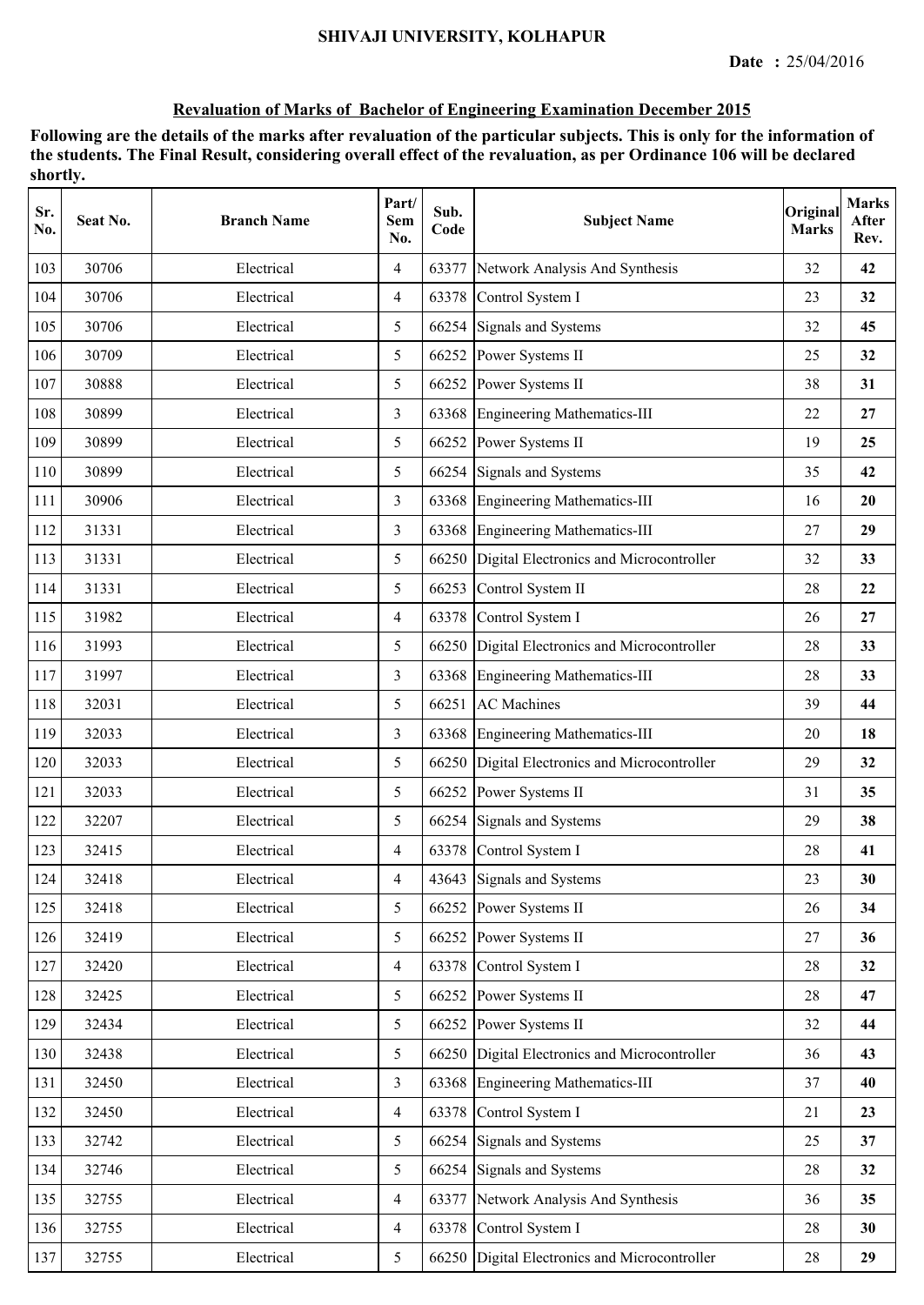| Sr.<br>No. | Seat No. | <b>Branch Name</b> | Part/<br>Sem<br>No. | Sub.<br>Code | <b>Subject Name</b>                           | Original<br><b>Marks</b> | <b>Marks</b><br>After<br>Rev. |
|------------|----------|--------------------|---------------------|--------------|-----------------------------------------------|--------------------------|-------------------------------|
| 138        | 32756    | Electrical         | 5                   | 66250        | Digital Electronics and Microcontroller       | 27                       | 44                            |
| 139        | 32757    | Electrical         | 5                   |              | 66254 Signals and Systems                     | 26                       | 41                            |
| 140        | 32760    | Electrical         | $\overline{4}$      | 43643        | Signals and Systems                           | 25                       | 34                            |
| 141        | 32760    | Electrical         | 5                   | 66253        | Control System II                             | 27                       | 28                            |
| 142        | 32760    | Electrical         | 5                   |              | 66254 Signals and Systems                     | 21                       | 30                            |
| 143        | 32761    | Electrical         | 5                   | 66251        | <b>AC</b> Machines                            | 29                       | 35                            |
| 144        | 32761    | Electrical         | 5                   | 66253        | Control System II                             | 29                       | 27                            |
| 145        | 33037    | Electrical         | 5                   | 66253        | Control System II                             | 29                       | 35                            |
| 146        | 33041    | Electrical         | 6                   | 45584        | Control Systems Design                        | 29                       | 22                            |
| 147        | 33047    | Electrical         | 4                   | 63378        | Control System I                              | 21                       | 41                            |
| 148        | 33444    | Electrical         | 5                   | 66251        | <b>AC</b> Machines                            | 24                       | 43                            |
| 149        | 33458    | Electrical         | 4                   |              | 63377 Network Analysis And Synthesis          | 29                       | 43                            |
| 150        | 33458    | Electrical         | 5                   |              | 66251 AC Machines                             | 35                       | 46                            |
| 151        | 33459    | Electrical         | 5                   | 66251        | <b>AC</b> Machines                            | 35                       | 40                            |
| 152        | 33470    | Electrical         | $\overline{3}$      | 63368        | Engineering Mathematics-III                   | 20                       | 28                            |
| 153        | 37357    | Electrical         | 5                   | 66253        | Control System II                             | 25                       | 25                            |
| 154        | 38518    | Electrical         | 5                   |              | 66250 Digital Electronics and Microcontroller | 50                       | 56                            |
| 155        | 38518    | Electrical         | 5                   |              | 66254 Signals and Systems                     | 47                       | 57                            |
| 156        | 38521    | Electrical         | 5                   | 66253        | Control System II                             | 31                       | 40                            |
| 157        | 38529    | Electrical         | 5                   | 66253        | Control System II                             | 24                       | 41                            |
| 158        | 38533    | Electrical         | 5                   |              | 66251 AC Machines                             | 58                       | 77                            |
| 159        | 38534    | Electrical         | 5                   |              | 66253 Control System II                       | 23                       | 31                            |
| 160        | 38536    | Electrical         | 5                   | 66253        | Control System II                             | 20                       | 32                            |
| 161        | 38916    | Electrical         | 6                   | 45585        | <b>Power Electronics</b>                      | 39                       | 33                            |
| 162        | 39768    | Electrical         | 5                   | 66252        | Power Systems II                              | 27                       | 43                            |
| 163        | 39788    | Electrical         | 5                   | 66250        | Digital Electronics and Microcontroller       | 29                       | 27                            |
| 164        | 39788    | Electrical         | 5                   |              | 66254 Signals and Systems                     | 37                       | 37                            |
| 165        | 39804    | Electrical         | 5                   |              | 66250 Digital Electronics and Microcontroller | 29                       | 33                            |
| 166        | 39804    | Electrical         | 5                   |              | 66254 Signals and Systems                     | 29                       | 28                            |
| 167        | 39821    | Electrical         | 5                   |              | 66254 Signals and Systems                     | 34                       | 44                            |
| 168        | 39823    | Electrical         | 5                   |              | 66254 Signals and Systems                     | 21                       | 27                            |
| 169        | 40242    | Electrical         | 5                   |              | 66254 Signals and Systems                     | 28                       | 42                            |
| 170        | 40509    | Electrical         | 5                   | 66250        | Digital Electronics and Microcontroller       | 30                       | 32                            |
| 171        | 40686    | Electrical         | 5                   | 66252        | Power Systems II                              | 38                       | 45                            |
| 172        | 40983    | Electrical         | 5                   |              | 66252 Power Systems II                        | 19                       | 24                            |